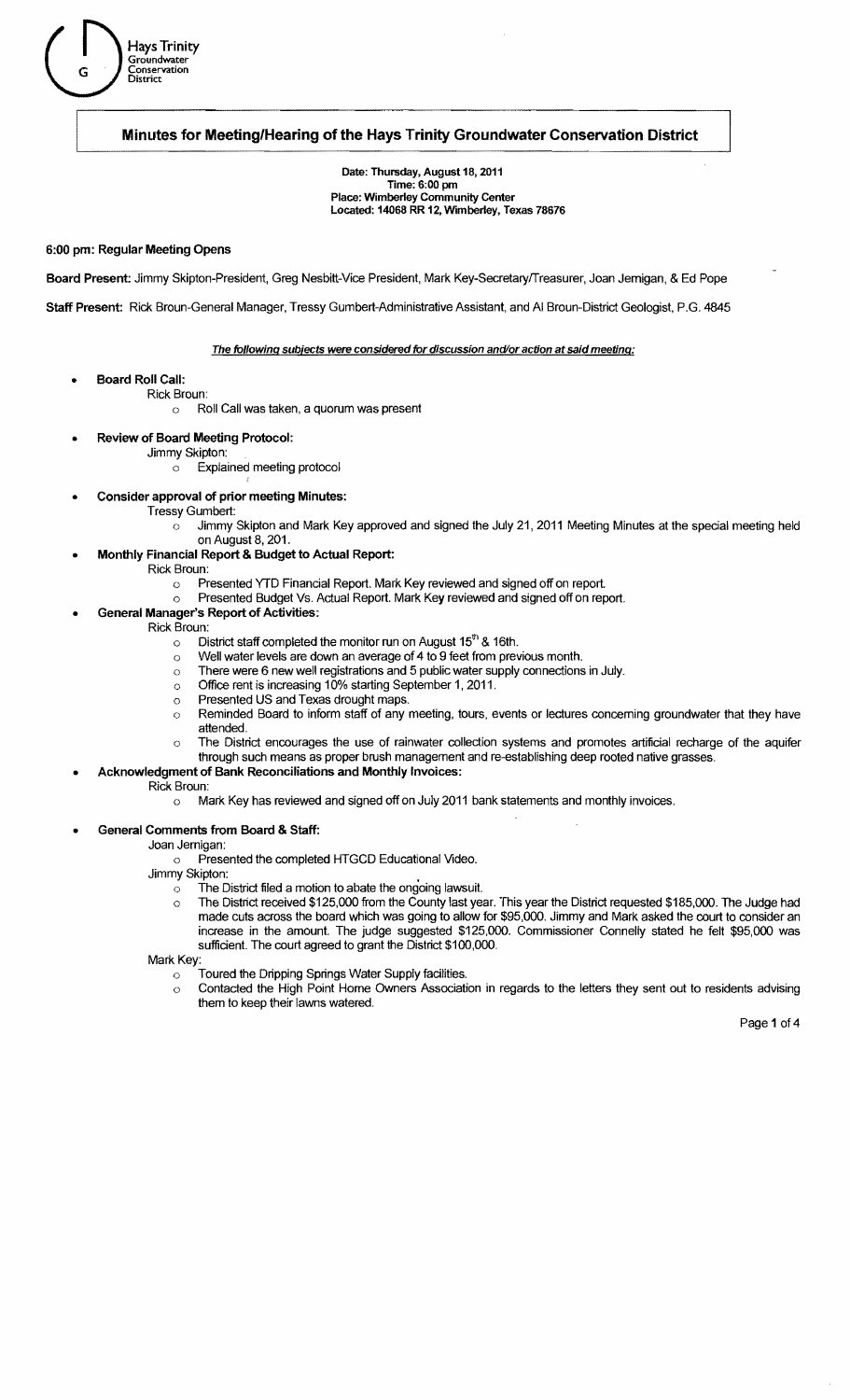# Public Comments: Non-Agenda Items: o The following presented: Barbara Hopson and Larry Calvert

# 6:00 Hearing Opens

## **Hearing Items:**

Discuss and possible action on:

- 1. Item B: New GeoExchange Rules AI Broun
	- Spent the past 4 months working on the GeoExchange Rules.
	- Circulated copies to drillers, those who specialize in geo-exchange wells and Geoscientist to get input.
	- Spoke with the Texas Department of License & Regulation about the rules.
	- A draft copy of the rules has been posted on the District's website for more than a month to give the public opportunity to comment and ask questions.
	- Recommends that the Board and General Manager consider adjusting the cost of geo-exchange wells perhaps putting a cap on a total cost.

# Public Comments:

None provided

### Motion:

Jimmy Skipton: Approve GeoExchange Rules. Greg Nesbitt: Seconded . Vote: 5-0 in favor (Jimmy Skipton, Greg Nesbitt, Mark Key, Joan Jernigan, & Ed Pope)

- 2. Item A: Kim Soo Karate School Non-Exempt Permit Joan Jernigan Kim Soo Karate will not be drilling a well, but rather installing a rainwater collecting system.
	- No discussion -- item pulled from agenda
	-

6:05 Hearing Closed, regular meeting opens.

### Agenda Items:

Discuss and possible action on:

- 1. District Transportation Mark Key
	- AI Broun for the past 8 months has allowed staff to borrow his personal vehicle to do the monitor run.
	- District needs purchase or rent a vehicle for monitor run.
	- Renting a truck will cost approximately \$1,800.00 a year.

### Public Comments:

The following presented: Barbara Hopson & Pat Sullivan

### Board:

Jimmy Skipton:

- o Purchasing a vehicle is the better option as the staff needs to be out in the public more, attending meetings and events
- $\circ$  The District can contact Hays County to see how we can get in the state pool for purchasing a vehicle.
- $\circ$  Visited the State of Texas Surplus, the available vehicles have high mileage which raises a concern that frequent repairs would be necessary.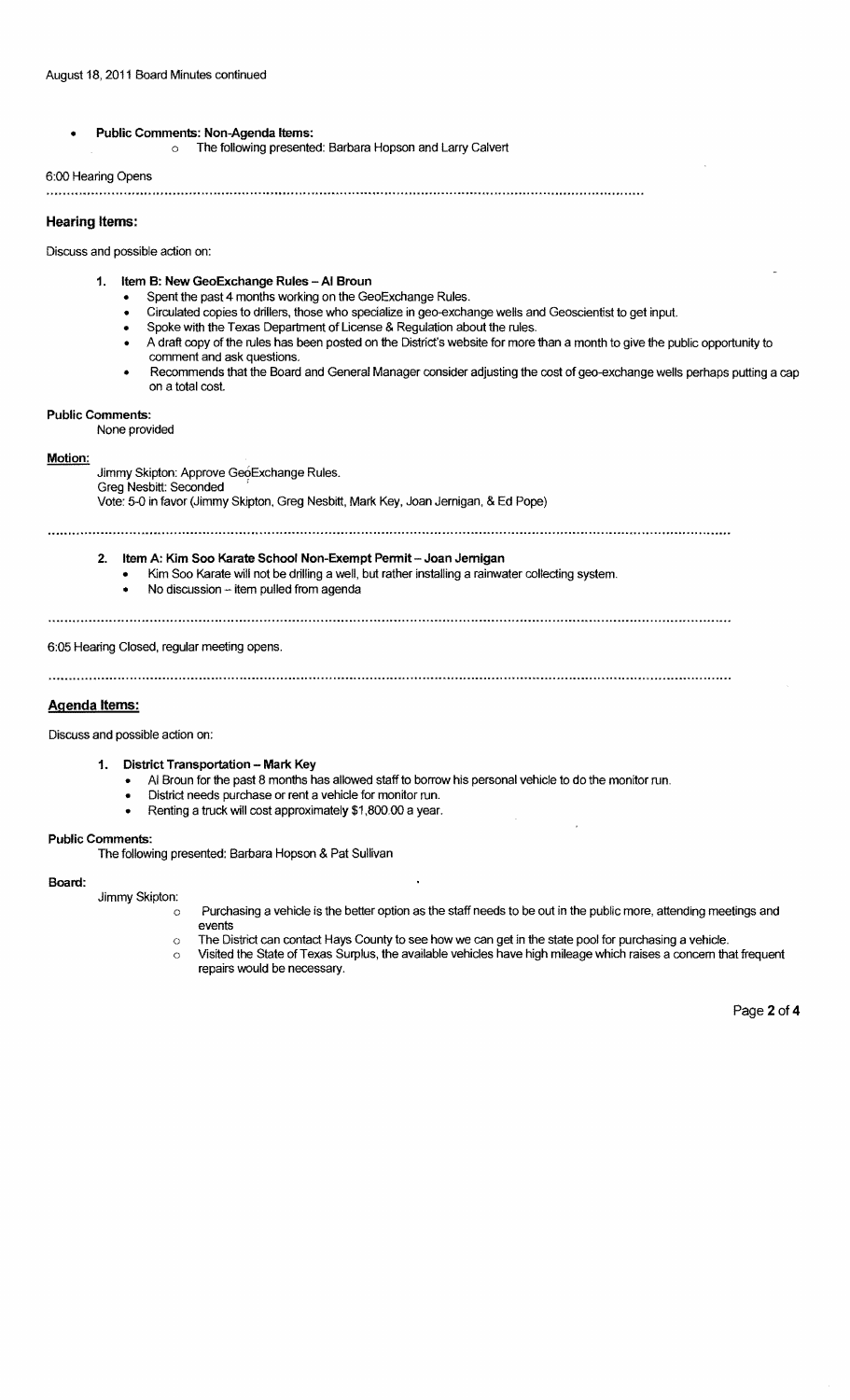$\circ$  Advise that the District have a plan of action by next month's Board Meeting so that it can be worked into the District's budget.

#### Mark Key:

 $\circ$  Rent a vehicle until the purchase of a vehicle is made.

### 2. Hiring an additional attorney - Mark Key

- The District has received applications for four (4) attorneys.
- Scan and email the applications to District Board Members.
- Make September 10, 2011 the submission deadline.

### Public Comments:

None provided.

## 3. Update on Guadalupe Blanco River Authority conference - Ed Pope

- Ed attended the GBRA conference held in San Marcos where GBRA staff updated their customers on drought and water conditions.
- The triggers for stages on GBRA's Water Conservation & Drought Contingency plans are different than HTGCD's.

- Stage 4 Curtails distribution of water to customers on a prorated basis whenever the river system experiences a drought more severe than the drought of record. And this is determined when the following 3 conditions are met:
	- I. 24 months since Canyon Lake was full at 909 feet.
	- II. If the inflow for six consecutive months is 5% less than the cumulative inflow of the drought of record. III. If the level of Canyon Lake is less than 885 feet.
	- In the event that stage 4 Emergency Water Shortage condition, is met, water allocation is based on customers previous 1 year's usage. The % of curtail will be determined by the Board based on the severity of the water shortage conditions.
- Commented on the Aransas Project vs. TCEQ case. The trial is set for early December if the Aransas project prevails other water projects would be affected.

### Public Comments:

### None provided.

#### 4. Update on GMA 10 - Mark Key

- Attended the GMA 10 meeting. Members present support removing HTGCD from GMA10.
- Glen Rose is also requesting to be removed from GMA 10.
- Removing HTGCD from GMA10 must go to GMA 9 & 10 for vote and it must go to the Texas Water Development Board.
- Edwards Aquifer Authority manages the area south of HTGCD. The General Manager of EAA commented to Mark that they have no intensions of managing the Trinity aquifer.

### Public Comments:

None provided.

### 

### 5. Joining the D.S. Chamber of commerce - Mark Key

- Mark gave a presentation to chamber members at the last meeting.
- Rick Broun and Tressy Gumbert attended the July chamber meeting.
- The District joined and is now a member of the D.S. Chamber of Commerce.

### Public Comments:

None provided.

#### Board:

Jimmy Skipton:

o Supports the District in joining Wimberley's Chamber of Commerce as well.

Page 3 of 4